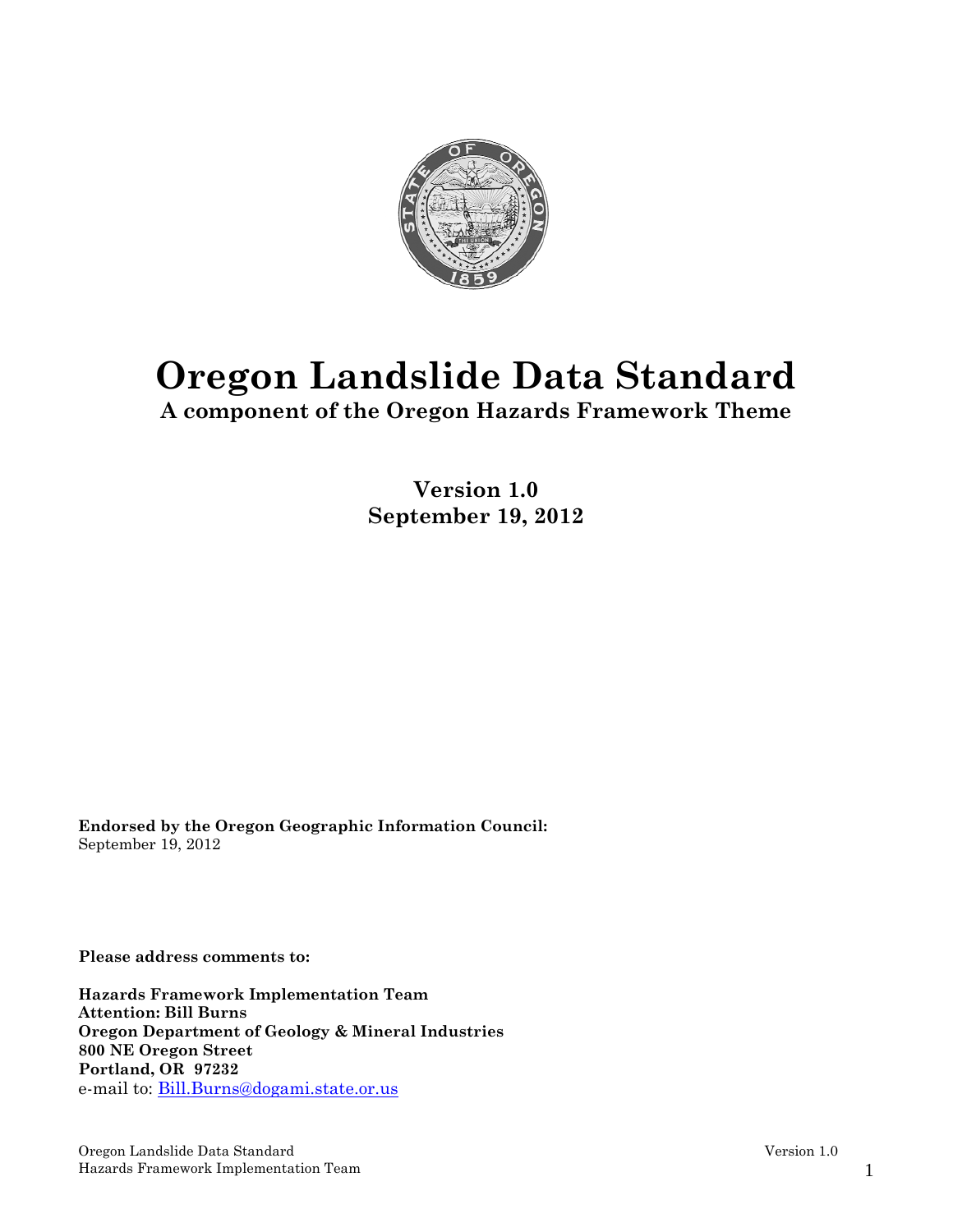# **Table of Contents**

# **Contents**

# **Appendices**

A. SLIDO-2 Geodatabase Structure and Elements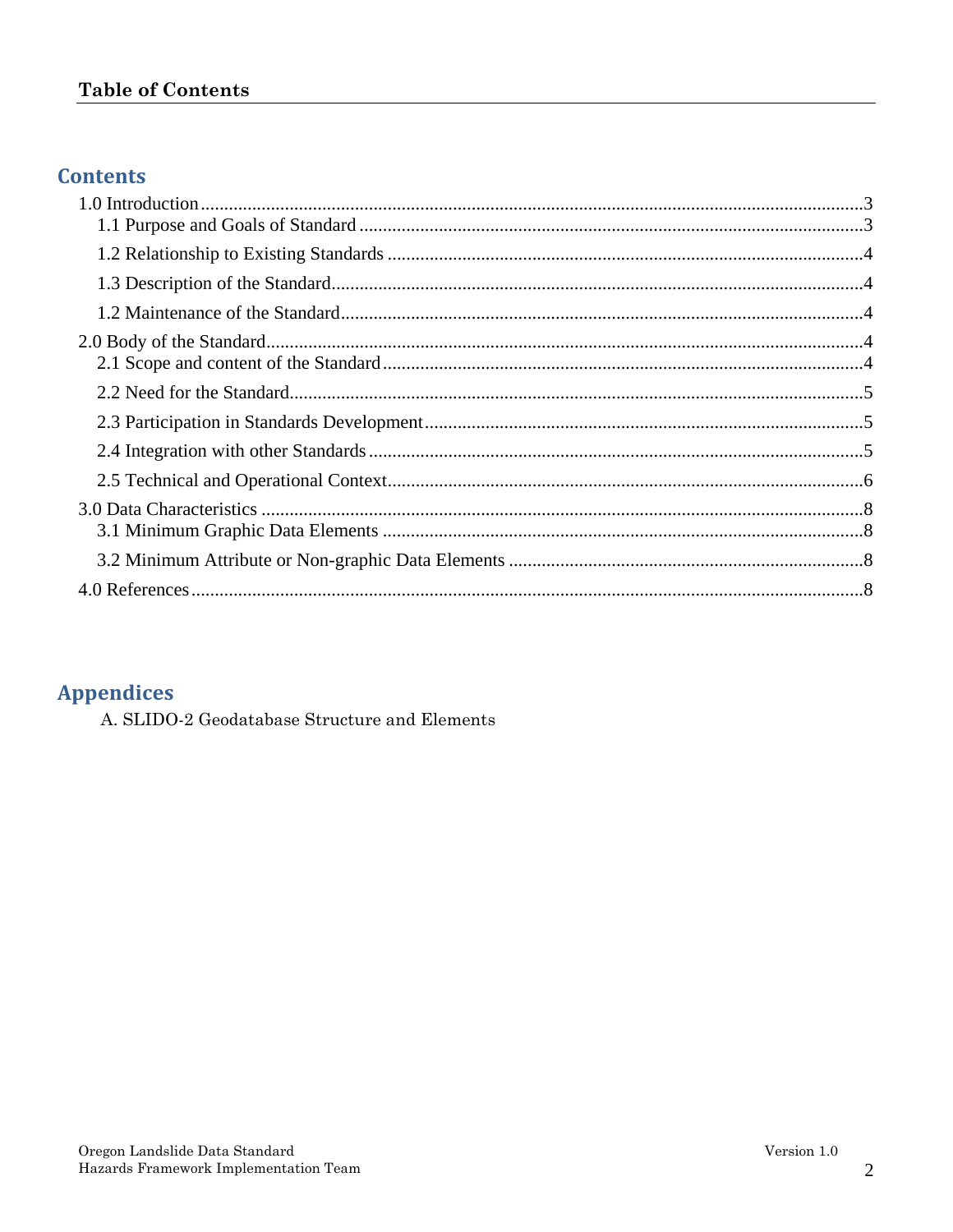# **Oregon Landslide Data Standard (OLDS)**

# **A component of the Oregon Hazards Framework Theme**

#### **1.0 Introduction**

The Oregon Geographic Information Council (OGIC) oversees preparation of geospatial data standards for the state. The development of these standards ease the sharing of data and assist cooperative data development efforts. OGIC assigned a framework implementation team (FIT) to guide the development of standards for the various data themes, and separate framework work groups are developing standards for each theme. Hazards are one Oregon framework theme and the landslide element is one of these hazards. The Oregon Hazards Framework Team – Landslide Element Workgroup, was formed in December of 2010. During the drafting stage, DOGAMI provided the workgroup with updates on progress and at each step, invited comments. Elements of the draft model have also been available for wider review/comment on the Oregon Geospatial Enterprise Office (GEO) website: http://www.oregon.gov/DAS/EISPD/GEO/

The landslide element workgroup (LEW) is guiding development of the Oregon Landslide Data Standard (OLDS).

This document describes a content standard for the compilation of statewide landslide hazard data in map form for Oregon. The standard is based on the Oregon Geologic Data Standard (OGDS), developed by the Department of Geology & Mineral Industries (DOGAMI) and reviewed and approved by the LEW. The OLDS is intended to be flexible structure for organizing, storing, and using a range of landslide data compiled by individuals, working throughout Oregon, over the past 100 years and into the future. The standard addresses the graphic data elements held in a geographic information system (GIS) and the non-graphic descriptive information, or attributes that are typically linked to the graphic elements but organized in a relational database.

#### *1.1 Purpose and Goals of Standard*

The purpose of this standard is to provide a consistent and maintainable structure for the Statewide Landslide Information Database of Oregon (currently in release-2, SLIDO r-2). The overall aim is to assist both producers and users of landslide data in Oregon. The following goals influenced development of this standard:

- The intent of this standard is to foster the orderly development, sharing, and maintenance of the SLIDO r-2. This standard proposes a consistent format, structure, and documentation for the SLIDO r-2. It is a minimum standard intended to be usable by all levels of government, as well as academia, private sector, and the general public.
- Assemble the best available landslide data, statewide, for Oregon.
- Provide periodic updates to the database as new local and regional landslide mapping is completed and provide a process and data structure to integrate this new mapping into SLIDO.
- Create a widely usable dataset and data structure to promote landslide hazard awareness in Oregon.
- **Provide source data and references for all of the landslide data.**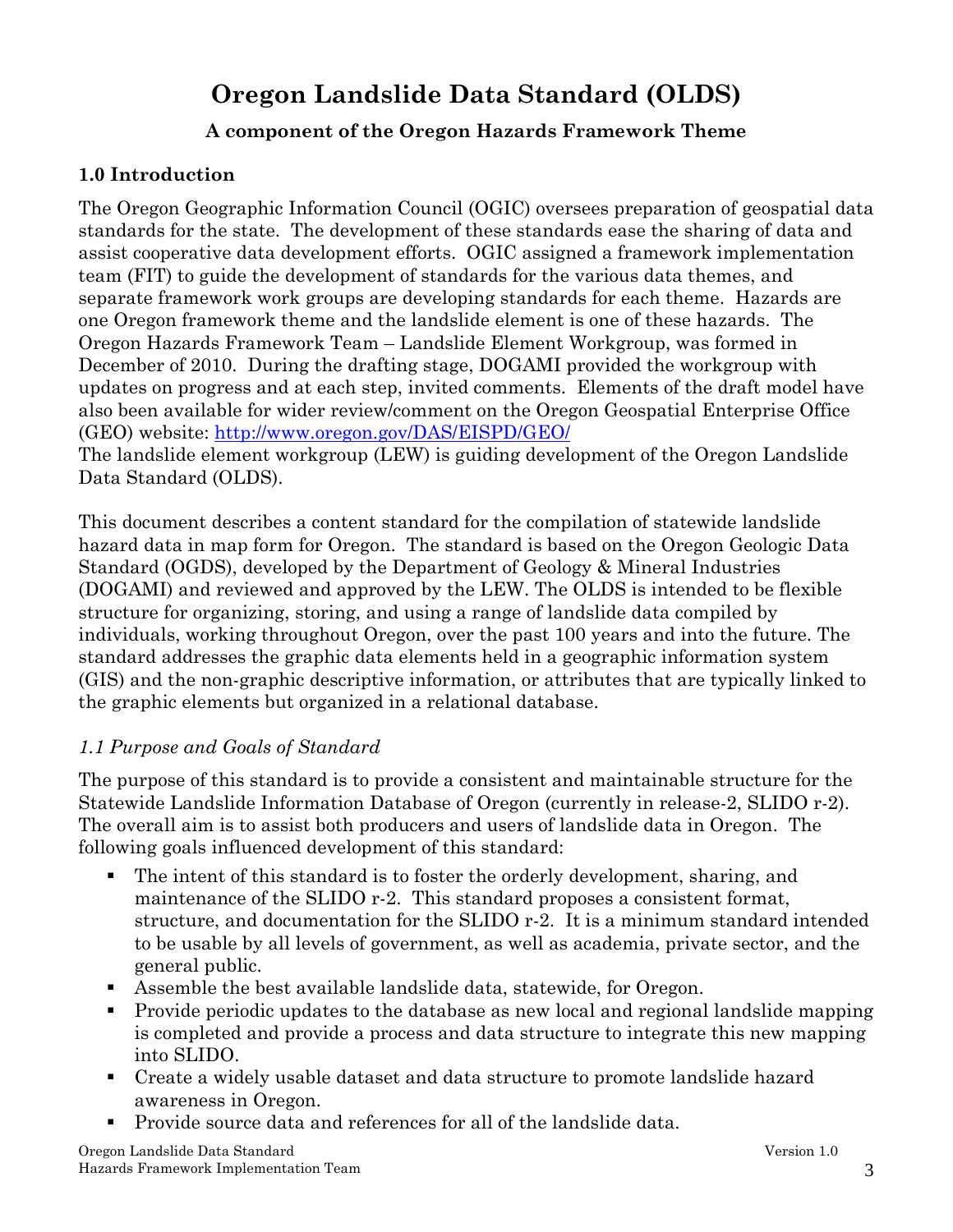#### *1.2 Relationship to Existing Standards*

DOGAMI established the OGDS to coordinate work on a statewide standard for digital geologic map information, which sometimes includes landslide mapping. This standard is published as version 1.0. The OLDS shares one fundamental attribute with OGDS, which is the Reference Identification Code which links each feature to the original data source from which it was derived. A number of other state geological surveys have developed their own data standards for landslide data; however, there is no federal standard for landslide data. Several states and the U.S. Geological Survey (USGS) have discussed establishing a federal standard at some point in the future.

# *1.3 Description of the Standard*

The standard includes the content and data structure necessary to describe, produce, and use the SLIDO r-2. These elements are typically included on landslide maps. The standard addresses three components:

- 1. Geospatial elements (points, lines, and polygons)
- 2. Attributes (specific data for each geospatial element)
- 3. Metadata describing the geospatial elements and attributes

The standard was written recognizing that: 1) landslide maps are complex and can be subjective, 2) landslide data will likely improve over time as more detailed mapping occurs throughout the state. Thus, the standard is adaptive and adheres to the data and interpretations the author used to developed the original map. However, one purpose of SLIDO r-2 is to provide a consistent method to merge redundant data fields and delete data fields that are extraneous in the statewide database.

# *1.2 Maintenance of the Standard*

The Landslide Element Workgroup acknowledges that this standard will need periodic maintenance during updates of the SLIDO. Updates to this standard will be presented, when appropriate, to the Landslide Element Workgroup for comment, revision, and final endorsement. DOGAMI is implementing the standard to accompany the SLIDO r-2, and will be the data steward for the SLIDO r-2.

# **2.0 Body of the Standard**

# *2.1 Scope and content of the Standard*

The scope of this standard encompasses the public domain geospatial elements (vector and tabular data), attributes of the geospatial data, and metadata compiled for the SLIDO r-2. Since 1950, DOGAMI has compiled data about landslides in Oregon. Using existing published maps, DOGAMI compiled a database of landslides in Oregon and published it as SLIDO release-1 in 2008 (Burns, Madin, Ma, 2008). During the update from release-1 to release-2, data elements were added and parts of existing data elements was appended and replaced. The standard will accommodate new, high-resolution landslide mapping by DOGAMI and others as it becomes available. The unique identification of each landslide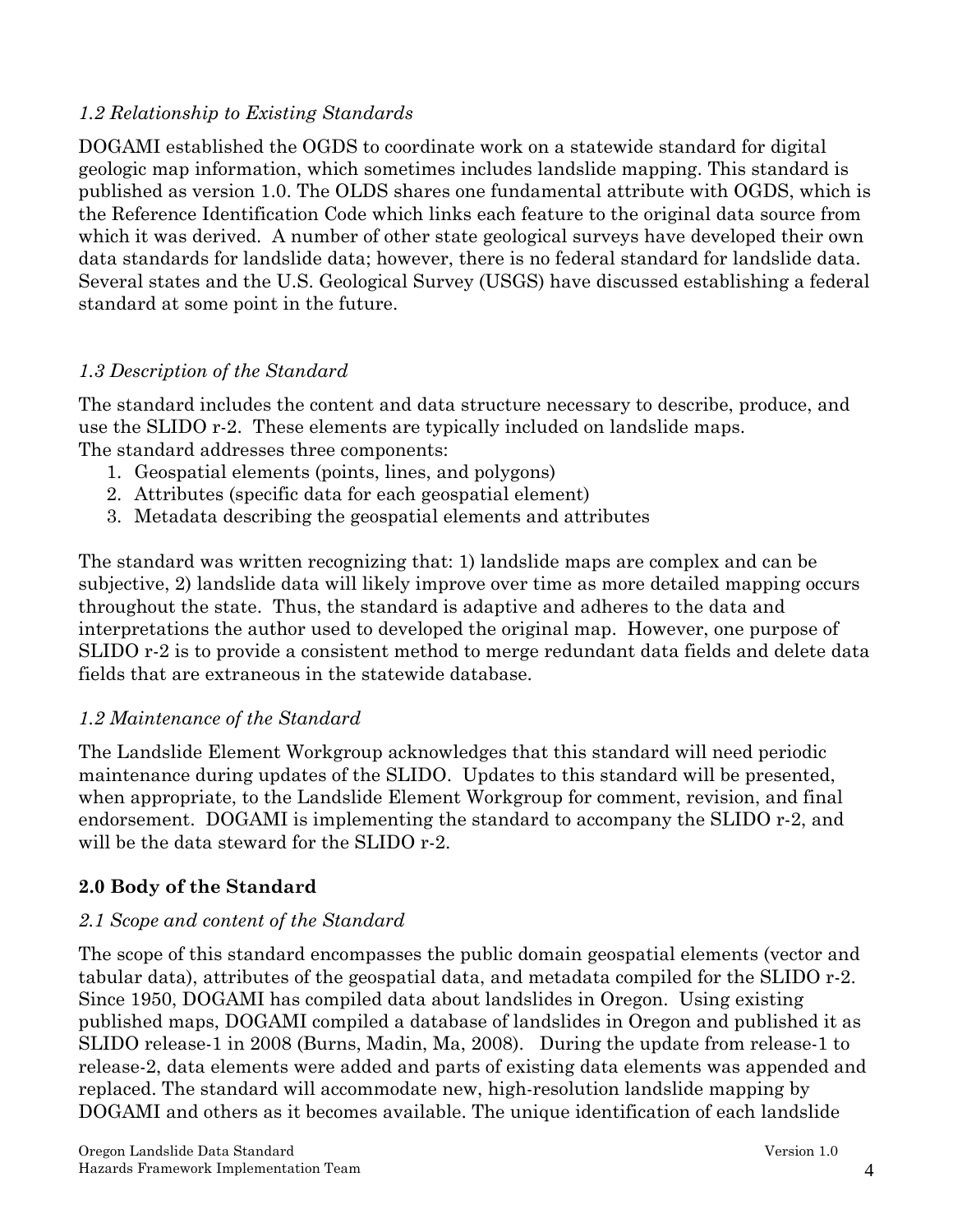point and polygon feature is within the scope of this standard and allows users to go to the original reference, if needed. This standard does not include a standardized vocabulary for describing, classifying and interpreting landslides. The concept of a standard geologic vocabulary is being addressed at the national level and may become a part of this standard in the future. This standard addresses three primary components:

- 1. Geospatial elements (points, lines, and polygons)
- 2. Attributes (information about the geospatial elements)
- 3. Metadata for documentation

The list of geospatial and attribute elements included in this standard will likely be modified and added to in the future. When appropriate, these modifications/additions will be submitted to the Landslide Element Workgroup for acceptance and the revised data content publicized to all users of the standard.

# *2.2 Need for the Standard*

Landslide maps are diverse in the type(s) of information that they contain and the issues that they address. State or federal agencies, private industry consultants, and academic researchers produce landslide maps according to loosely agreed-upon professional guidelines for content and form. The features displayed on landslide maps are often subjective and interpretive. Furthermore, acceptance of overall mapping concepts and interpretations changes over time. Landslide hazard maps are used for identifying landslide risks to people and property. All of these aspects of landslide mapping point to the need for a consistent and maintainable data content standard to guide development and use of the SLIDO r-2 and future releases. Data exchange will be simplified among users of geologic information by the establishment of this standard.

# *2.3 Participation in Standards Development*

The Landslide Element Workgroup is comprised of federal, state, county, and city representatives. Participation in the workgroup is open to all entities that are concerned with the production, use and exchange of statewide digital landslide information. Present member affiliations include:

Oregon Department of Geology and Mineral Industries (DOGAMI) Oregon Department of Transportation (ODOT) Washington County, Oregon City of Astoria, Oregon U.S. Geological Survey Landslide Program (USGS)

# *2.4 Integration with other Standards*

The layout of this standard conforms to the OGIC layout template developed for the Oregon Framework Themes. The documentation component of this standard is specified in various tables listed in Appendices B. The metadata conforms to the OGIC-approved metadata standard.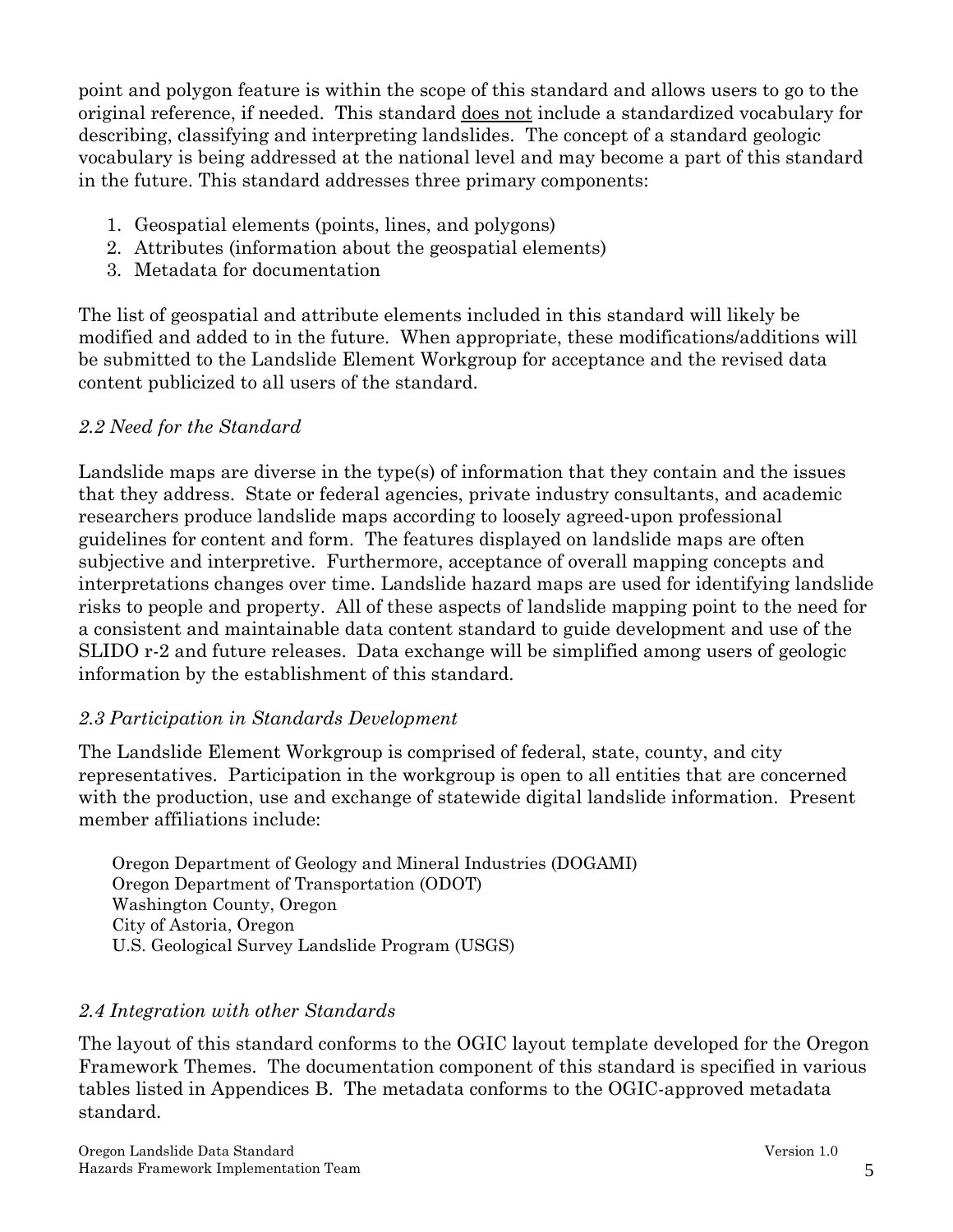#### *2.5 Technical and Operational Context*

#### 2.5.1 Data Environment

The data environment for the SLIDO r-2 is a vector model of polygons, lines, and points linked to attributes. Digital landslide elements are assembled into a ESRI Geodatabase GIS format described in Appendix A (ESRI, 2010).

#### 2.5.2 Reference Systems

The SLIDO r-2 will be stored and exchanged in the custom Oregon Lambert Projection. This is the adopted standard projection among Oregon state agencies. Specific parameters of this projection can be found at:

http://www.oregon.gov/DAS/EISPD/GEO/data/format.shtml

#### 2.5.4 Integration of Themes

Landslides are related to the underlying soils and geology and therefore related to the Geoscience Theme. There are several other Themes including Climate, Preparedness, Land Use/Land Cover, Hydrography, Transportation, and Utilities, which are all related to the Landslide Element.

#### 2.5.5 Encoding

Landslide data incorporated into the SLIDO r-2 will be encoded according to the OLDS, adopted by the Landslide Element Workgroup. Data dictionaries describing the specific format for the SLIDO r-2 are in Appendix A of this standard.

#### 2.5.6 Resolution

The resolution of the SLIDO r-2 will vary according to the original reference map(s) or individual contributor's working map scale. The range of scales is 1:4,800 to 1:500,000. The OLDS has been designed to allow the best available landslide data to nest together in a single statewide dataset, regardless of original map scale.

#### 2.5.7 Accuracy

This standard supports varying levels of positional accuracy, as implied by the range of original reference map scales. The accuracy of interpreted landslide information varies with the scale of its base map. Landslide interpretations from the original written explanatory reference materials are carried directly into the geodatabase without reinterpretation, thereby promoting attribute accuracy and maintaining any of the errors in the original source material.

#### 2.5.8 Edge Matching and Overlap

Creating seamless and non-overlapping geometry is complicated when integrating data from widely varying original map scales and mapping objectives. The standard states that the best available data were used in the compilation of the SLIDO r-2. The database contains overlapping geometry within each geospatial element as a conservative approach. Individual polygon, line, and point features were not edge matched. However, a universal attribute (Description or "descript" field) will assist the user in interpreting overlapping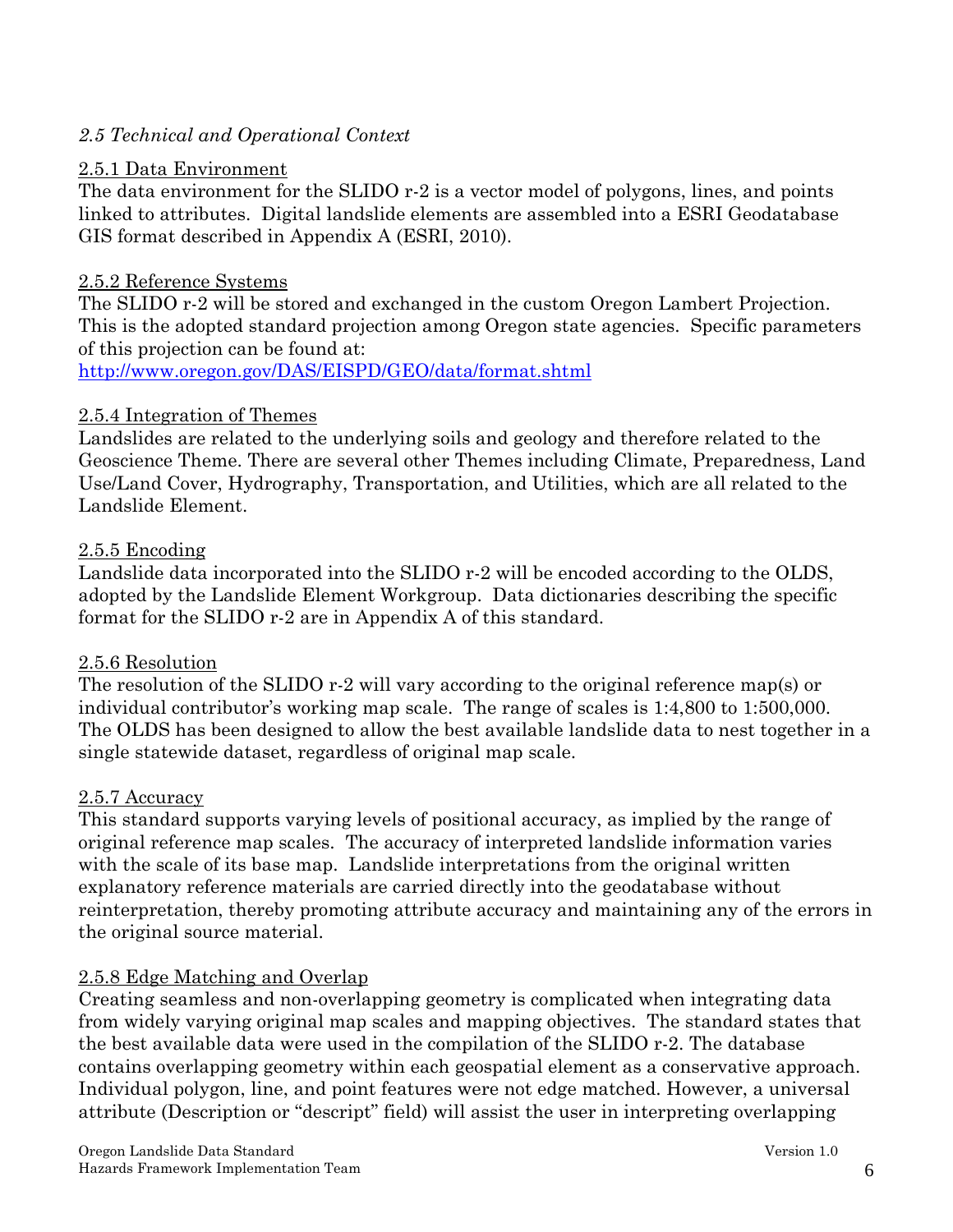edges. Improvement in edge matching is anticipated as the SLIDO r-2 continually incorporates newer, higher resolution mapping.

#### 2.5.9 Unique Feature Identification Code

Each of the geospatial elements (polygon, line, point) has several attributes in the geodatabase including a unique feature identification code or unique ID. The unique ID is a concatenation of two separate fields: 1) the reference identification code field (REF\_ID\_COD) and 2) the identification number field (OBJECT\_ID). This concatenation results in a unique id for each geospatial element as shown in the table below.

| Field      | Description                   | Example     |
|------------|-------------------------------|-------------|
| ID         | <b>Identification Number</b>  |             |
| REF ID COD | Reference Identification Code | MadiIP2006c |
| UNIQUE_ID  | Unique Identification Code    | MadiIP2006c |

The IDs are simply a numeric string, which results in the number of polygons identified in each individual study or reference identification code.

The reference identification code is the shortened code of the full reference to the original study map. The reference identification code is a text field that identifies the reference author by the first four letters of the last name, followed by the first and middle initials, followed by the publication year of work or the unpublished status, followed by the plate information (if any). Where a particular first author has multiple publications in a year, those are designated by a, b,c following the year. This system was developed by DOGAMI for use in the OGDC database (Jenks et al, 2005). DOGAMI will maintain the list of REF\_ID\_CODs. An example of a REF\_ID\_COD is given below (in bold), with the correlating reference info:

**MadiIP2006c** = Madin, I.P., Burns, W.J., 2006, Map of Landslide Geomorphology of Oregon City, Oregon, and vicinity interpreted from Lidar imagery and Aerial photographs, Clackamas County OR, Open File Report O-06-27, Oregon Department of Geology and Mineral Industries, Portland, OR

#### 2.5.10 Attributes

2.5.10.1 Polygons

Polygons are geospatial objects that represent the boundaries of landslide deposits, other landslide features (e.g. scarps and flanks), and extents of studies that have been mapped. Each polygon is uniquely identified according to the unique ID as previously described.

#### 2.5.10.2 Lines

Lines are geospatial objects that represent landslide features (e.g. scarps) that have been mapped. Lines are uniquely identified according to the unique ID as previously described.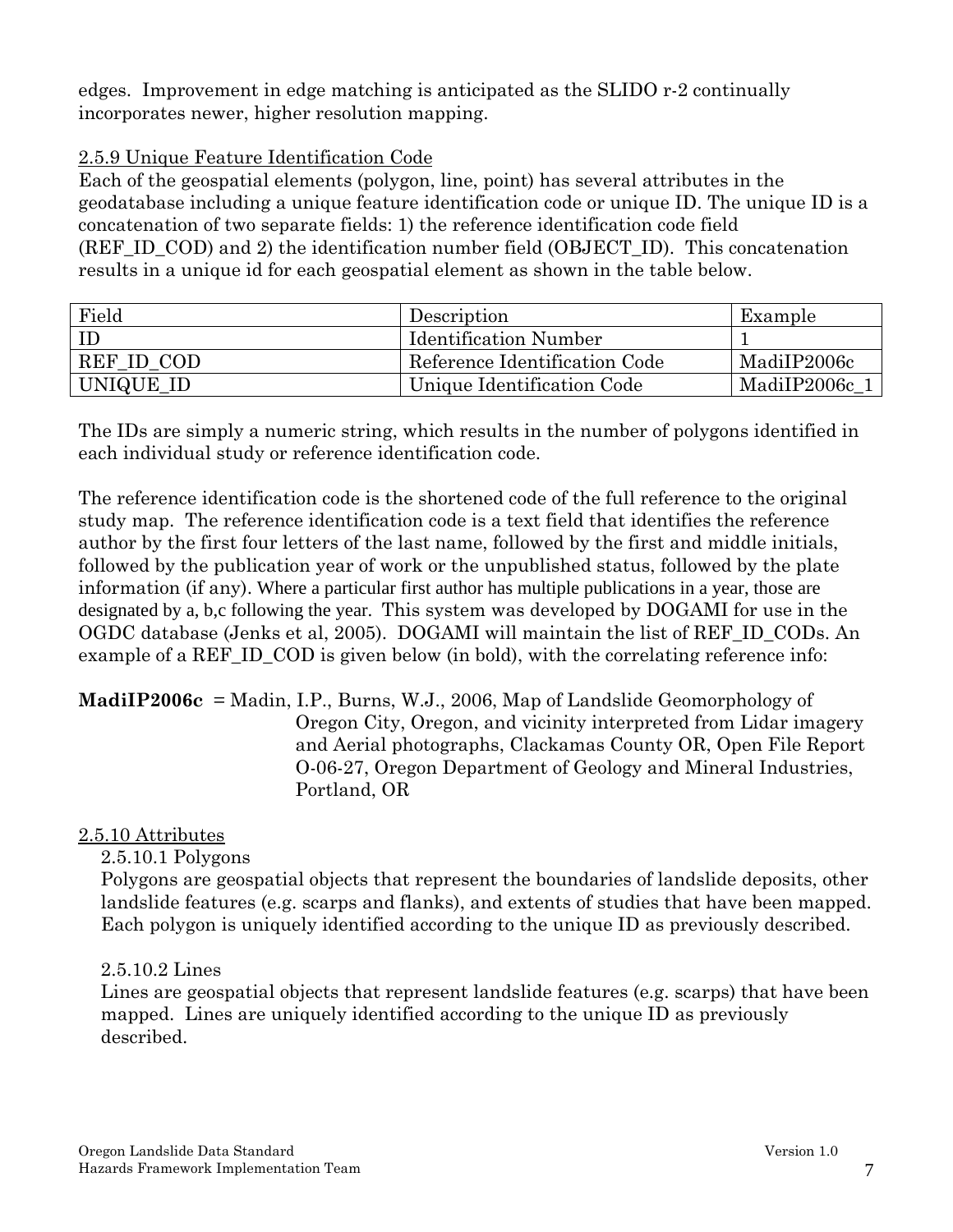#### 2.5.10.3 Points

Points are geospatial objects that identify the location of landslides, landslide specific studies, photos, and other landslide associated data. Points are uniquely identified according to the unique ID as previously described.

#### 2.5.11 Updating

An exact process to handle transactional updating of landslide data is being explored. The data steward for the SLIDO r-2 is DOGAMI. The OLDS design strives to make possible the timely incorporation of new data as it becomes available.

#### 2.5.12 Records Management

Versions of the OLDS and SLIDO r-2, as they are developed, will be tracked by DOGAMI. At a minimum, the SLIDO versions (releases) will satisfy the archiving mandates that apply to Oregon State agencies.

#### 2.5.13 Metadata

This standard follows the Oregon Core Metadata Standard for geospatial data. Metadata detailing the characteristics, content, and quality of geologic map information must be provided. Metadata reports should make every effort to meet the more rigorous standards set forth in the federal Metadata Content Standard. The metadata will provide sufficient information to allow the potential user to determine if the dataset will meet their intended purpose, as well as to assist the user in accessing and interpreting the data.

#### **3.0 Data Characteristics**

The data characteristics detailed below are subject to revision, based on continuing refinement of the SLIDO r-2. The data characteristics described in this section represent the minimum set of graphical (polygons, lines, and points) and non-graphical attributes required to meet this standard.

*3.1 Minimum Graphic Data Elements*  See Appendix A

*3.2 Minimum Attribute or Non-graphic Data Elements*  See Appendix A

#### **4.0 References**

Burns, W.J., Madin, I.P., Ma, L., 2008. Statewide Landslide Information Database of Oregon Release-1, Oregon Department of Geology and Mineral Industries, SLIDO r-1

ESRI, 2010. Geodatabase File Format, ArcGIS Desktop 10.

Federal Geographic Data Committee http://www.fgdc.gov/

Federal Geographic Data Committee, Geologic Data Subcommittee http://www.fgdc.gov/participation/working-groups-subcommittees/gsc/index\_html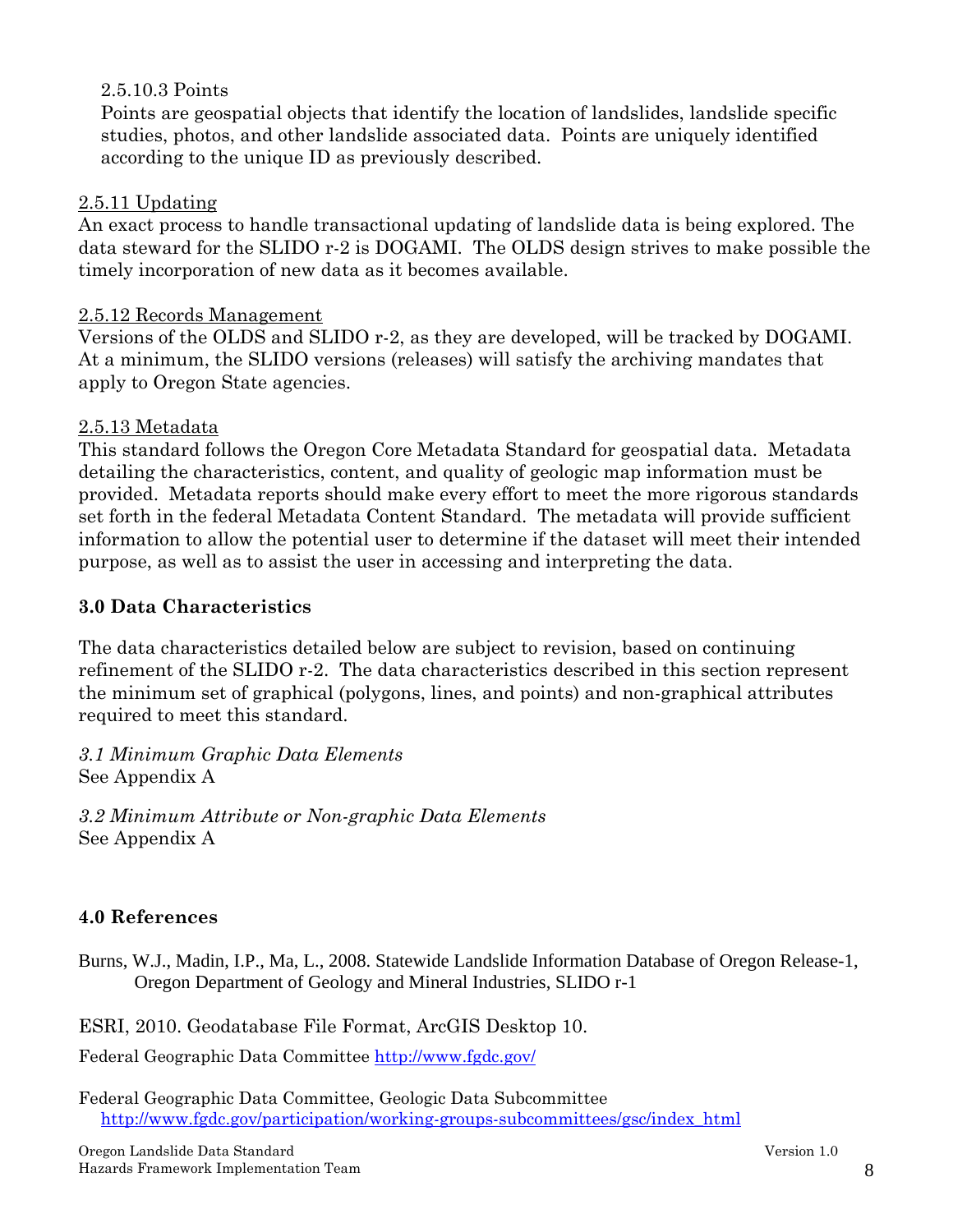Jenks, M., Staub, P., Ferns, M., Madin, I., Ma, L., Geitgey, R., 2005. Oregon Geologic Data Compilation (Northeast Oregon), Baker, Crook, Gilliam, Malheur, Morrow, Umatilla, Grant, Umatilla, Union, Wallowa, Wheeler Cos., Oregon, Oregon Department of Geology and Mineral Industries, OGDC-1

Content Standard for Digital Geospatial Metadata, FGDC, 1998 http://www.fgdc.gov/metadata/contstan.html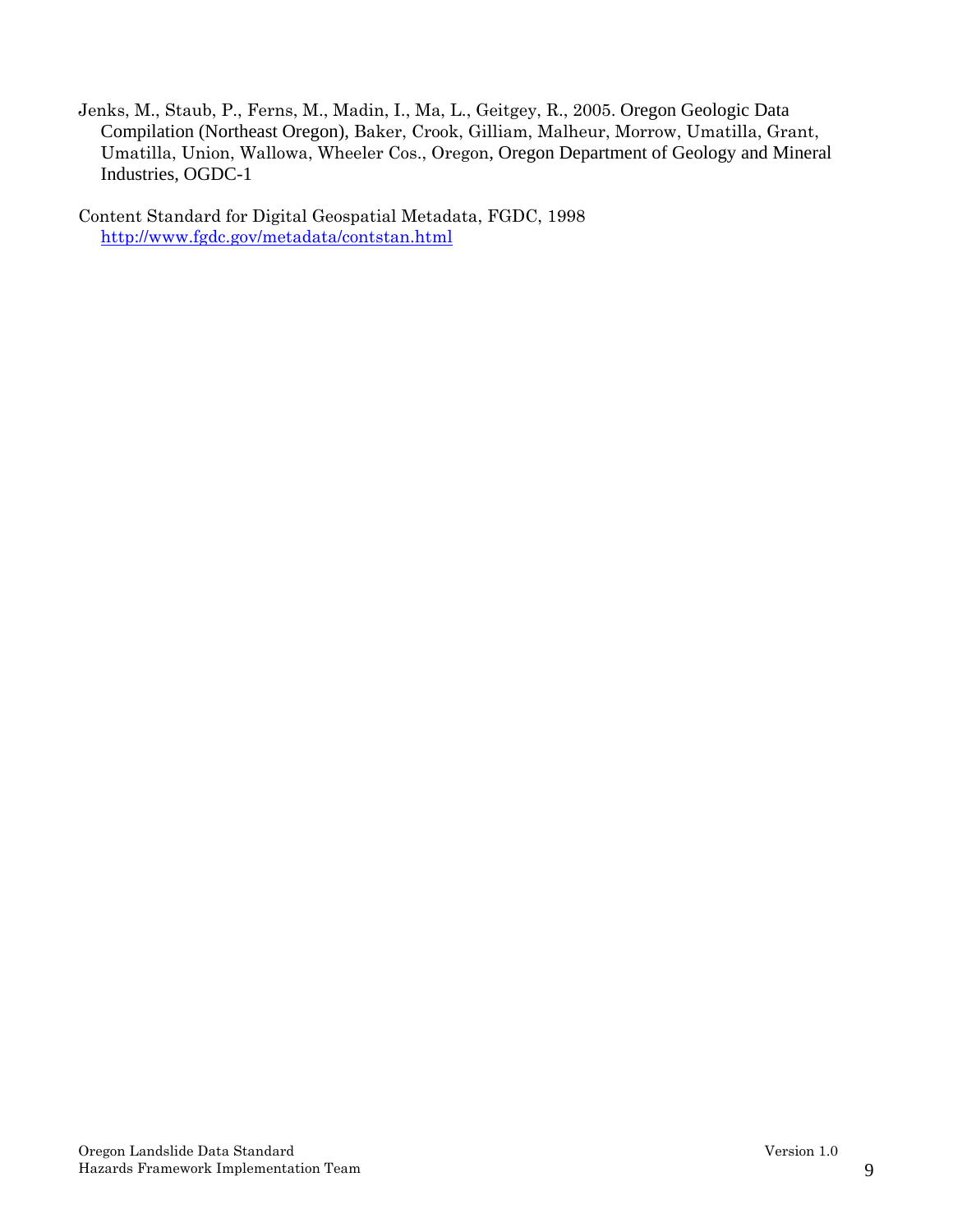# **APPENDIX A: Geodatabase Structure**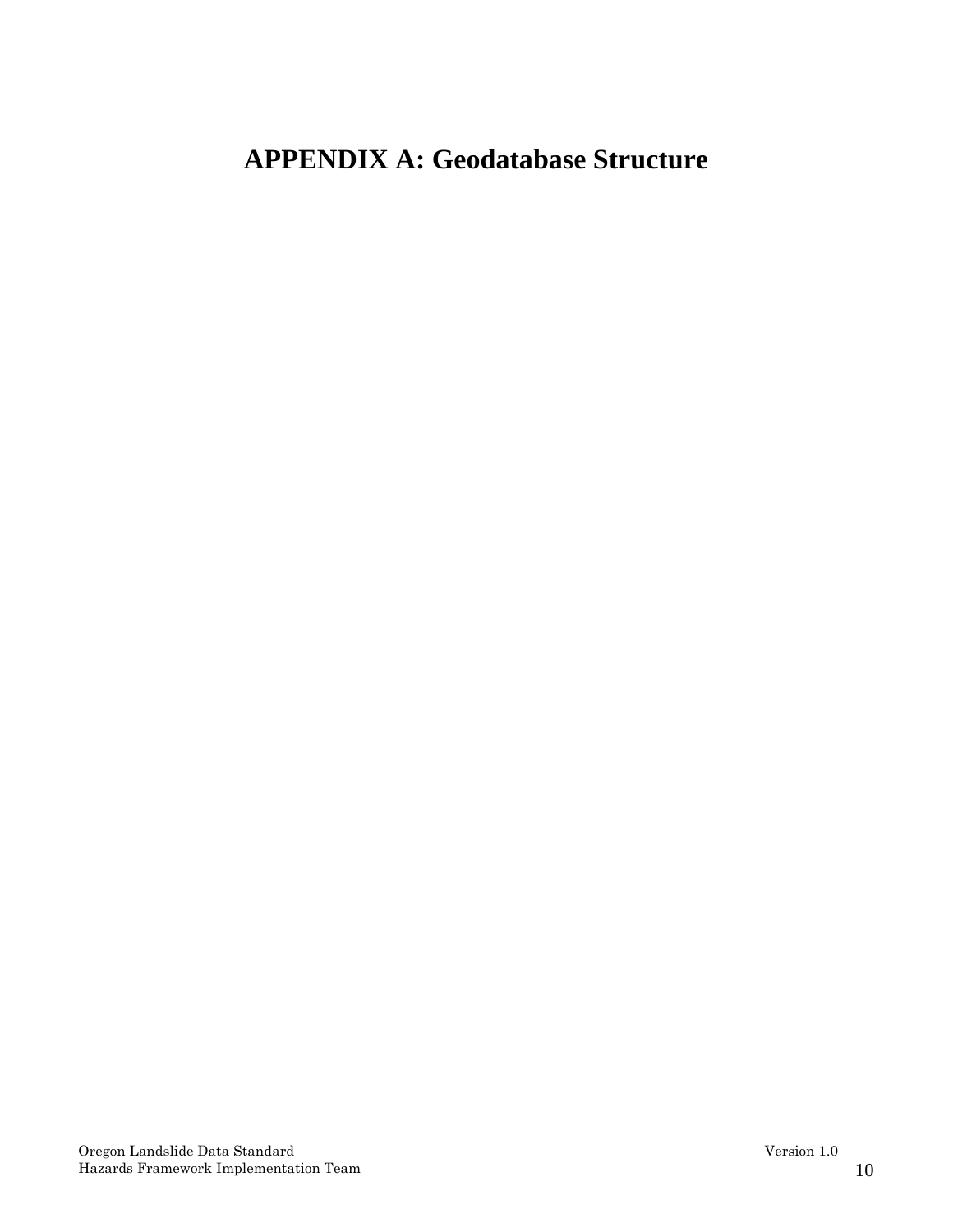$\Box$  SLIDO r2  $\Box$  The SLIDO  $\Lambda$  $\boxtimes$  SLIDOr1 **SLIDOr1** Index □ 中 SLIDO r2 Historic Landslide Points  $\Box$  LS1931 1935  $\Box$  LS1936\_1940  $\Box$  LS1941 1945 **ED** LS1946 1950  $\Box$  LS1951\_1955  $\Box$  LS1956\_1960  $\Box$  LS1961\_1965  $\Box$  LS1966 1970 **E** LS1971 1975  $\Box$  LS1976 1980  $\Box$  LS1981 1985  $\Box$  LS1986\_1990  $\left[\cdot\right]$  LS1991 1995  $\Box$  LS1996 2000  $\Box$  LS2001\_2005  $\Box$  LS2006 2010 **E** LS2011 2015 □ h SLIDO\_r2\_Landslide\_Deposit\_Polygons **8** Deposits **3** Scarp\_Flanks  $\Box$  Scarps Index\_Detailed\_Landslide\_Studies Map Index\_Reference\_Map References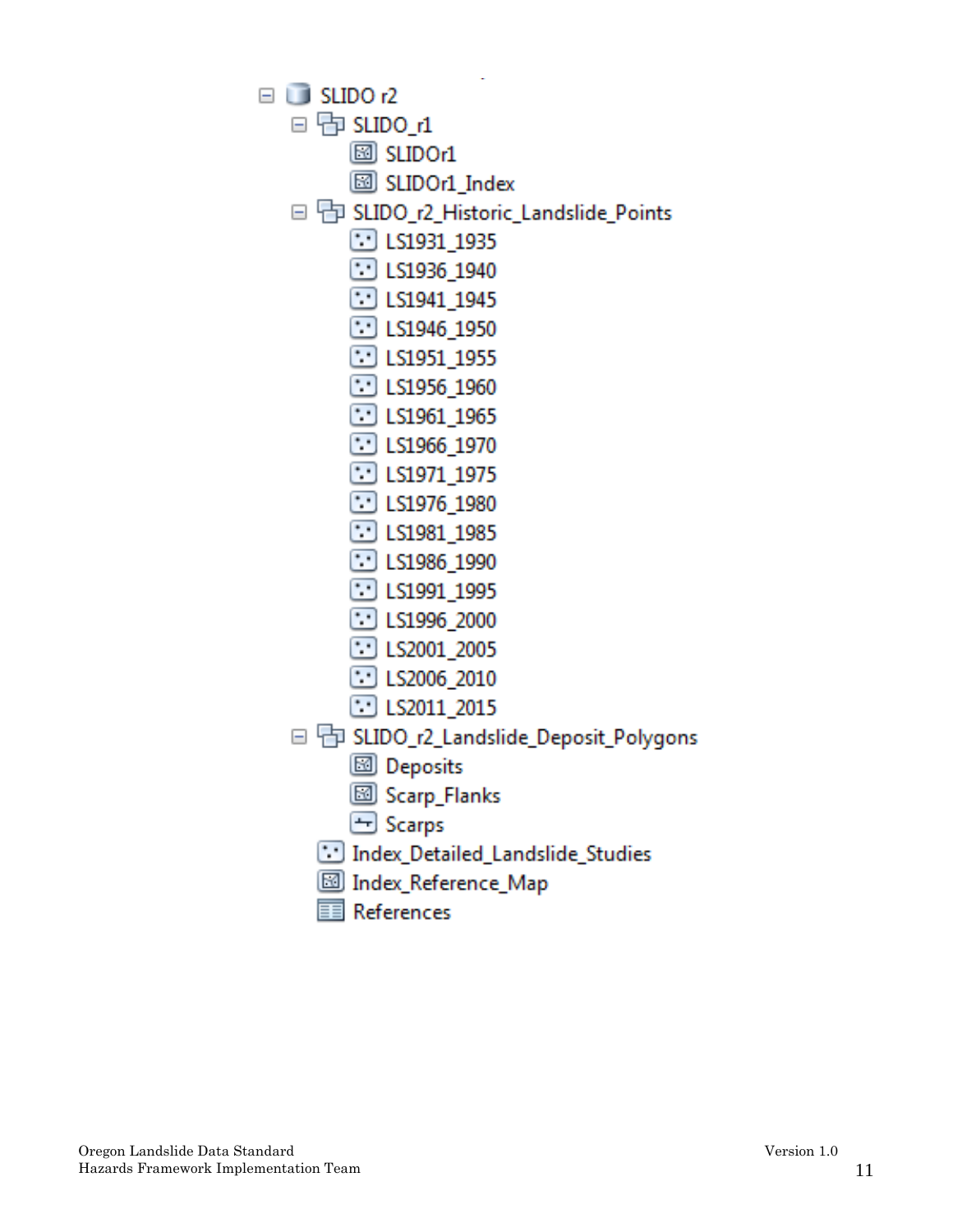# **SLIDO\_r2 – File Geodatabase.** Created in ArcGIS 10.0. NAD1983HARN Oregon Statewide Lambert International Feet

**SLIDO** r1 – **Feature Dataset.** Contains the landslide polygon data from the SLIDO release-1 publication in 2008 and the extents of the original studies.

*SLIDO\_r1 – Feature Class.* Polygons. Landslide, fan, and talus-colluvium polygons.

*SLIDO\_r1\_Index – Feature Class.* Polygons. Extents of the original studies included in SLIDO-r1.

**SLIDO\_r2\_Historic\_Landslide\_Points – Feature Dataset.** Contains historic landslide points.

*LS2006-2010 – Feature Class.* Points. Historic landslide locations that occurred between 2006-2010. *LS2001-2005 – Feature Class.* Points. Historic landslide locations that occurred between 2001-2005. *LS1996-2000 – Feature Class.* Points. Historic landslide locations that occurred between 1996-2000. *LS1991-1995 – Feature Class.* Points. Historic landslide locations that occurred between 1991-1995. *LS1986-1990 – Feature Class.* Points. Historic landslide locations that occurred between 1986-1990. *LS1981-1985 – Feature Class.* Points. Historic landslide locations that occurred between 1981-1985. *LS1976-1980 – Feature Class.* Points. Historic landslide locations that occurred between 1976-1980. *LS1971-1975 – Feature Class*. Points. Historic landslide locations that occurred between 1971-1975. *LS1966-1970 – Feature Class.* Points. Historic landslide locations that occurred between 1966-1970. *LS1961-1965 – Feature Class*. Points. Historic landslide locations that occurred between 1961-1965. *LS1956-1960 – Feature Class.* Points. Historic landslide locations that occurred between 1956-1960. *LS1951-1955 – Feature Class.* Points. Historic landslide locations that occurred between 1951-1955. *LS1946-1950 – Feature Class*. Points. Historic landslide locations that occurred between 1946-1950. *LS1941-1945 – Feature Class.* Points. Historic landslide locations that occurred between 1941-1945. *LS1936-1940 – Feature Class.* Points. Historic landslide locations that occurred between 1936-1940. *LS1931-1935 – Feature Class.* Points. Historic landslide locations that occurred between 1931-1935.

|                   | <b>Field</b>  | <b>Siz</b> |                                                                                      |
|-------------------|---------------|------------|--------------------------------------------------------------------------------------|
| <b>Field Name</b> | Type          | е          | <b>Description</b>                                                                   |
| REF_ID_COD        | String        | 50         | Unique code assigned by data steward to each original reference map                  |
| UNIQUE ID         | String        | 50         | Unique code assigned by data steward to each data point in database                  |
| DATA_SOURC        | String        | 100        | The original source that provided the data                                           |
| LOC METHO         |               |            |                                                                                      |
| D                 | String        | 100        | Landslide mapping method                                                             |
| ORIG_ID           | String        | 100        | Unique ID from original study                                                        |
| SLIDE NAME        | String        | 50         | Landslide name                                                                       |
| <b>DATE</b>       | String        | 25         | Landslide failure date                                                               |
| LENGTH_FT         | Single        | 4          | Landslide length in feet                                                             |
| WIDTH FT          | Single        | 4          | Landslide width in feet                                                              |
| DEPTH FT          | Single        | 4          | Landslide failure depth in feet                                                      |
| <b>SLOPE</b>      | Single        | 4          | Adjacent slope angle in degrees                                                      |
| TYPE MOVE         | String        | 50         | Type of landslide movement for example flow or slide                                 |
|                   |               |            | Movement classification which includes type of material and type of landslide        |
| MOVE CLASS        | String        | 50         | movement                                                                             |
| CONTR FACT        | String        | 100        | Factors contributing to slide                                                        |
| <b>LOSSES</b>     | <b>SINGLE</b> | 4          | Monetary value associated with damages from the landslide                            |
| TYPE_MTRL         | String        | 25         | Type of slide material                                                               |
| AREA ft2          | Single        | 4          | Size of landslide deposit                                                            |
| VOLUME ft3        | Single        | 4          | Volume of landslide deposit                                                          |
| DEEP_SHAL         | String        | 25         | Deep or shallow seated slide                                                         |
| Annual Cost       | Single        | 4          | Estimated monetary value spent in maintaining the stability of each landslide yearly |
| Repair_Cost       | Single        | 4          | Initial monetary value spent repairing and stabilizing the landslide                 |
| <b>COMMENTS</b>   | String        | 254        | Additional comments or attributes                                                    |
| <b>DAMAGES</b>    | String        | 254        | Direct and Indirect damages caused by the slide                                      |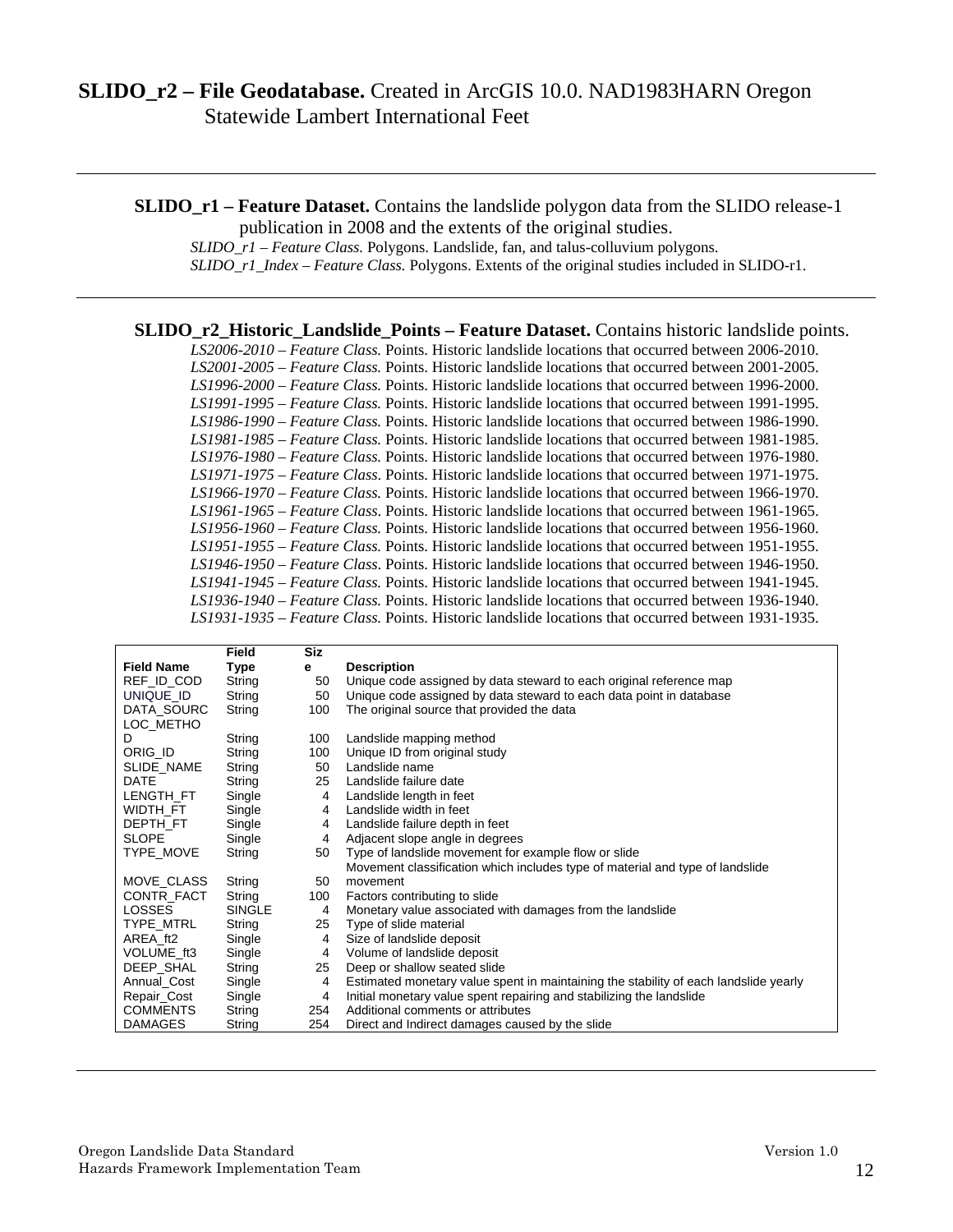#### **SLIDO\_r2\_Landslide Deposit Polygons – Feature Dataset.** Contains mapped

landslide deposits and other landslide features.

*Deposits – Feature Class.* Polygons. Landslide deposits. *Scarp\_Flanks – Feature Class.* Polygons. Landslide scarp and flank polygons. *Scarps – Feature Class.* Polylines. Landslide scarps polylines.

| <b>Field Name</b>        | <b>Field Type</b> | Size | <b>Description</b>                                                                                   |
|--------------------------|-------------------|------|------------------------------------------------------------------------------------------------------|
| REF_ID_COD               | String            | 25   | Unique code assigned by data steward to each original reference map                                  |
| UNIQUE ID                | String            | 50   | Unique code assigned by data steward to each landslide polygon in database                           |
| MAP_UNIT_L               | String            | 50   | Map Unit Label—Reference map unit label symbol taken from the original source map                    |
| <b>DESCRIP</b>           | String            | 25   | Unit descriptor-Landslide, flow, talus-colluvium                                                     |
| QUADNAME                 | String            | 50   | 7.5 minute Quadrangle name                                                                           |
| TYPE MOVE                | String            | 25   | Type of landslide movement for example flow or slide                                                 |
| MOVE CLASS               | String            | 50   | Movement classification which includes type of material and type of landslide movement               |
| MOVE CODE                | String            | 50   | Classification code based on type of material and type of landslide movement                         |
| <b>CONFIDENCE</b>        | String            | 25   | Confidence of identification-High, moderate, low                                                     |
| AGE                      |                   |      | Estimated Age-Historic landslide age less than 150 years; prehistoric landslide age greater than 150 |
|                          | String            | 25   | years                                                                                                |
| DATE_MOVE                | String            | 50   | Date of last known movement                                                                          |
| <b>NAME</b>              | String            | 50   | Landslide Name                                                                                       |
| <b>GEOL</b>              | String            | 50   | Geologic Unit that the landslide occurred in                                                         |
| <b>SLOPE</b>             | Single            | 4    | Adjacent slope angle in degrees                                                                      |
| <b>HSHEIGHT</b>          | Single            | 4    | Change in elevation from bottom to top of head scarp                                                 |
| FAIL_DEPTH               | Single            | 4    | Estimated and/or calculated slope normal thickness of failure depth                                  |
| FAN_HEIGHT               | Single            | 4    | Change in elevation from top to toe of fan                                                           |
| DEEP SHAL                | String            | 25   | Deep or shallow seated slide                                                                         |
| $HS$ <sub>IS1</sub>      | Single            | 4    | Horizontal Distance from head scarp to internal scarp no.1                                           |
| $IS1$ <sub>_</sub> $IS2$ | Single            | 4    | Horizontal Distance from internal scarp no.1 to internal scarp no.2                                  |
| $IS2_I$ $IS3$            | Single            | 4    | Horizontal Distance from internal scarp no.2 to internal scarp no.3                                  |
| <b>IS3_IS4</b>           | Single            | 4    | Horizontal Distance from internal scarp no.3 to internal scarp no.4                                  |
| <b>HDAVE</b>             | Single            | 4    | Calculated average horizontal distance between scarps                                                |
| <b>DIRECT</b>            | Single            | 4    | Direction of movement                                                                                |
| AREA                     | Single            | 4    | Size of landslide deposit                                                                            |
| <b>VOL</b>               | Single            | 4    | Volume of landslide deposit                                                                          |

| <b>Field Name</b> | <b>Field Type</b> | <b>Size</b> | <b>Description</b>                                                              |
|-------------------|-------------------|-------------|---------------------------------------------------------------------------------|
| REF_ID_COD        | Strina            | 25          | Unique code assigned by data steward to each original reference map             |
| UNIQUE_ID         | Strina            | 50          | Same unique code assigned by data steward to each landslide polygon in database |

| Field Name<br>REF_ID_COD | <b>Field Type</b> | Size | <b>Description</b>                                                  |
|--------------------------|-------------------|------|---------------------------------------------------------------------|
|                          | Strina            | 25   | Unique code assigned by data steward to each original reference map |

#### **Index of Reference Maps – Feature Class.** Polygons. Extent of studies included in deposits.

| <b>Field Name</b>          | <b>Field Type</b> | Size | <b>Description</b>                                                  |
|----------------------------|-------------------|------|---------------------------------------------------------------------|
| REF_ID_COD<br><b>SCALE</b> | String            | 25   | Unique code assigned by data steward to each original reference map |
|                            | Strina            | 25   | Original Map Scale                                                  |